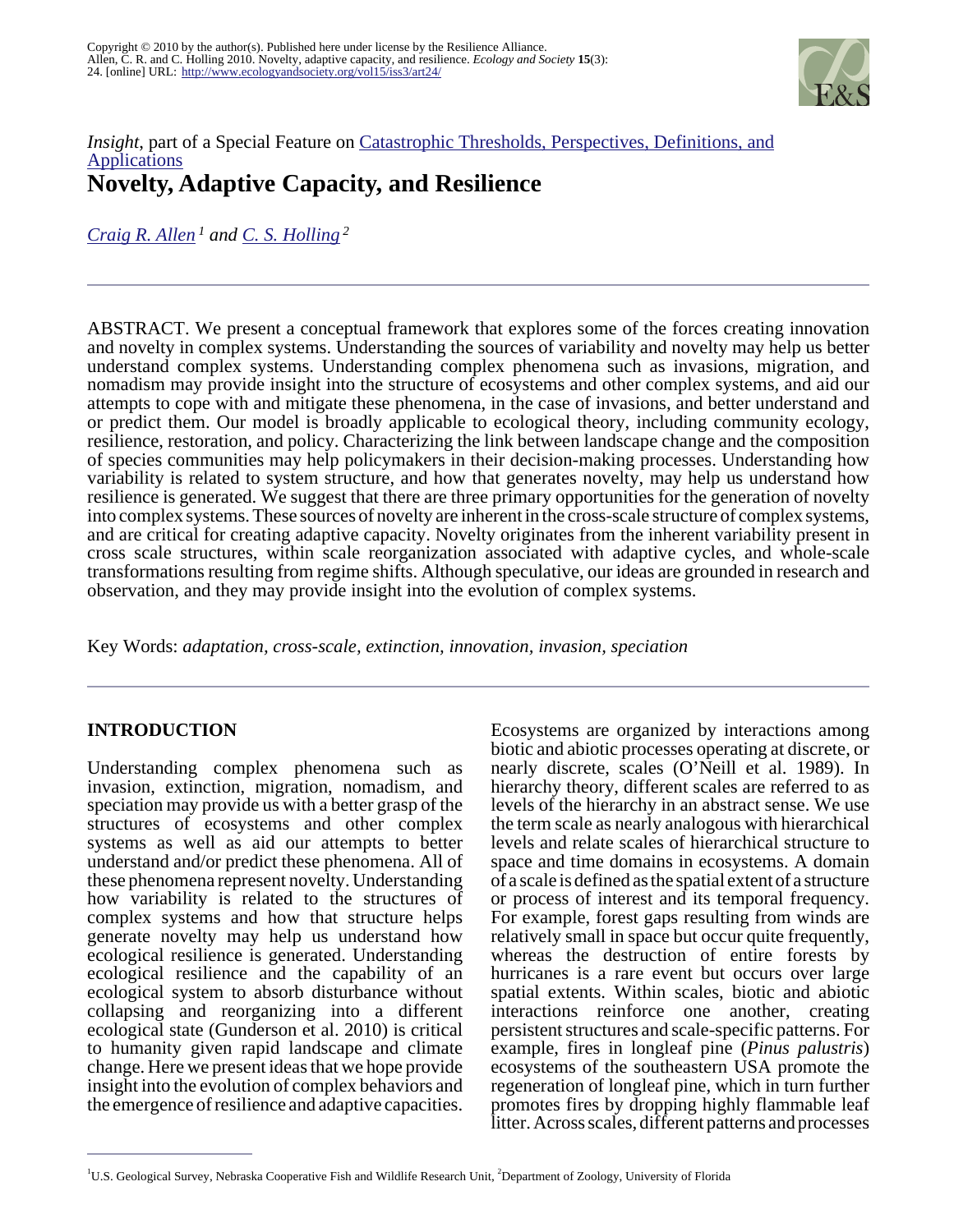dominate and are only loosely coupled with processes at higher or lower scales (Holling 1992, Peterson et al. 1998). Together, the suite of abiotic processes interacting with biotic elements produce loosely structured hierarchical systems with emergent qualities such as resilience. Reinforcement and inhibition among interacting processes drive this organization. The partitioning of process, structure and function within and across scales provides resilience to complex systems.

The changes in structures and patterns with changes in scale in complex ecological systems provide different templates at different scales with which biota may interact. Within a scale, species strongly interact, and the result is a diversity of species' lifestyles and thus functions, while actual and potential competition among species is reduced (Peterson et al. 1998, Fischer et al. 2007, Wardwell et al. 2008). This is simply because species with similar life spans and step lengths that live in the same ecological system are more likely to come into contact with each other than with species that are considerably larger or smaller. Competition among species that exploit the same or similar resources (i.e., members of the same functional group) is reduced if resources are segregated by scale, thereby lessening the potential for competitive exclusion. In other words, species that exploit the same resource in the same or a similar manner are more likely to coexist if they are of different body sizes. Species that exploit the same resource in similar ways are members of the same functional group, and redundant function is certainly present among species, but the coexistence of 'redundant' species is facilitated when those seemingly redundant species live at different ecological scales. This produces a reinforcement of functions across scales. The function of seed dispersal, for example, is present at a wide range of scales in ecological systems, ranging from the dispersal of a few meters by ants to the dispersal across many kilometers by mammals such as tapirs. Such an arrangement of function within and across scales, regardless of origin, provides a robust response to a variety of perturbations, especially to perturbations that tend to scale up, such as insect outbreaks (Peterson et al. 1998). Changes in domains of scale are characterized by distinct scale breaks, reflecting abrupt changes in pattern and structure. Ants and tapirs live in the same environments but do not interact with the same structures, and there is not a continuous transition between the structures with which ants and tapirs

interact. Heightened variability at the species, population and community levels has been observed at those transitions between scales (Allen et al. 1999, Allen and Saunders 2002, 2006, Gunderson et al. 2007, Skillen and Maurer 2008, Wardwell and Allen 2009), as indicated by phenomena such as invasion, extinction, nomadism, and migration. We believe this reflects heightened variability at transitions between structures discernable at specific scales and that variability provides opportunities for and generates novelty.

Here, we offer a conceptual framework that addresses the forces that create novelty in complex systems. We explicitly consider the generation of novelty in ecological systems, but believe the general concepts are appropriate to other complex systems, such as societies, for which we might consider innovation as well as novelty. Although novelty and innovation are recognized as critical to adaptation, the generation thereof is rarely discussed. It is, however, critical to consider landcover and landuse change on Earth in this era of rapid climate change. We believe that the generation of novelty, and hence adaptive capacity, is critical for maintaining resilience in complex systems under stress. Therefore, we address how the generation of novelty enhances resilience. Our model is broadly applicable to ecological theory, resilience theory, community ecology, restoration, and policy. Understanding the sources of variability and novelty may help us better understand complex systems.

#### **CROSS-SCALE ORGANIZATION IN COMPLEX SYSTEMS**

An ecosystem is the product of non-linear interactions among its component parts. If all parts of an ecosystem interacted equally, ecosystems would be incredibly complicated and impossible to understand. However, ecosystems are complex systems; the way in which they are organized makes them less complicated and more easily understood, at least in an abstract sense. As complex adaptive systems, ecosystems possess emergent properties such as resilience and discontinuous structures that vary across scales. This cross-scale structure has been recently described as a panarchy, a nested set of adaptive cycles with clearly differentiated structures across scales. An adaptive cycle (Holling and Gunderson 2002) describes the process of development and decay in a system (Figure 1) and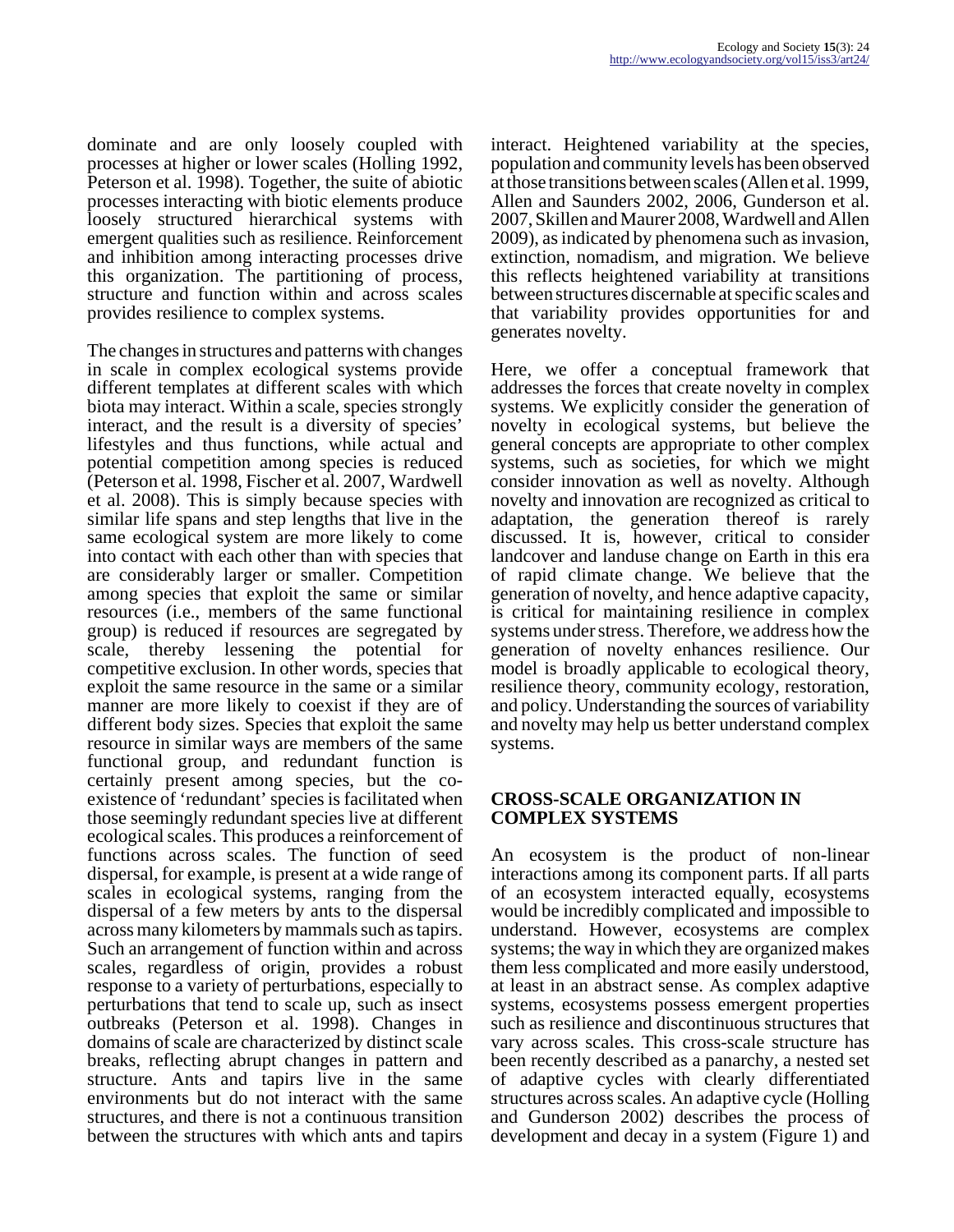is generally "self-organizing" because positive interactions reinforce its structures. The process that adaptive cycles describe is similar to the process of succession, but the concept is important because a nested set of adaptive cycles each occurring at a specific scale comprises a panarchy. In an adaptive cycle, the initial stage of development is of short duration and consists of a rapid exploitation and garnering of resources by system components. This stage has been termed the r stage or function and is a period of rapid growth in pioneering or early successional species. The r stage is followed by the k stage or function, a stage of longer duration that is characterized by the accumulation of biomass or other system elements or energies as well as increasing connectivity and rigidity. Increasing connectivity and rigidity during the k phase leads to decreased resilience and eventual collapse. This stage of collapse, the omega, is rapid and unleashes the energy accumulated and stored during the k phase. The omega phase is triggered, for example, by forest fires or pest outbreaks. Collapse during the omega phase is followed by reorganization during the alpha phase, a relatively rapid period of the assembly of components, analogous to the pioneer stage in ecosystems or a system under high gain (Allen et al. 2001).

Adaptive cycles do not exist in isolation. Adaptive cycles operate over limited ranges of scale, whereas complex systems are characterized by a rich array of scales, each scale exhibiting characteristic structures and dynamics. A panarchy is a nested set of adaptive cycles (Figure 2). An ecosystem and other complex systems can be conceptualized as a panarchy. For resilience theory, it is critical to understand the scales of interest and the scale of analysis because one level of a panarchy may collapse and cascade to lower levels, but the system as a whole may be maintained. For example, at very small space and time scales, the leaves of trees exhibit an adaptive cycle with an annual periodicity; forest stands also exhibit adaptive cycles, with a decadal or greater periodicity and relatively large spatial extent. A forest fire that "resets" a forest stand starts that stand at the omega phase of an adaptive cycle, but it does not necessarily affect larger scale structures, such as the landscale in which the forest stand is embedded. Each adaptive cycle operates over a discrete range of scales in both time and space and is connected to adjacent levels (adaptive cycles). Resilience is a property that can exist at any scale in a panarchy.

A given level may not be very resilient, but the larger system may be. Unlike the top-down control envisioned in traditional hierarchies, connectivity between adaptive cycles in a panarchy can be from levels above or below.

#### **CROSS-SCALE STRUCTURE AND DISCONTINUITIES**

The structure of complex systems is strongly selforganizing and may be quite conservative. This structure provides the core 'memory' of a system in that its structure is unlikely to change. The components of complex systems such as ecosystems interact to create conservative structures in time and space – interactions that are reinforced persist, whereas those that are not fade away. This is important for humans because complex systems such as ecosystems often remain apparently more or less stable; thus, we can expect reasonably predictable dynamics and the relatively constant provision of ecological goods and services. This conservativeness and self-organization is due in part to the interaction of biotic and abiotic elements. Animals interact with the ecological structure that provides a distribution of necessary resources such as food and space that they can successfully exploit in space and time. In exploiting their environments, animals often change ecological structures in ways that are favorable for themselves. For example, large herbivores can alter the dynamics of succession (and competition among grasses, bushes and trees) such that the habitat is, in some sense of the word, optimal for them. Self-organization involves other biotic system elements as well. For example, many grasses worldwide are pyrophilic and, therefore, highly flammable (Brooks et al. 2004). In the absence of fire, succession would often eliminate these grasslands from the ecosystems they occupy. However, the presence of these grasses encourages fire, which favors their spread and excludes competitors. In the absence of fire, ecosystems such as the longleaf pine savannah in the Southeastern United States rapidly transform to oak forest (Peterson 2002). Strongly interacting species have been termed keystone (Mills et al. 1993) or driver species (Walker 1995). However, we note the absence of scale in such definitions. Any keystone species (or process), because it affects a system only over a limited range of scales, is a keystone only at the scale in which it interacts (unless it has truly cross-scale impacts, which is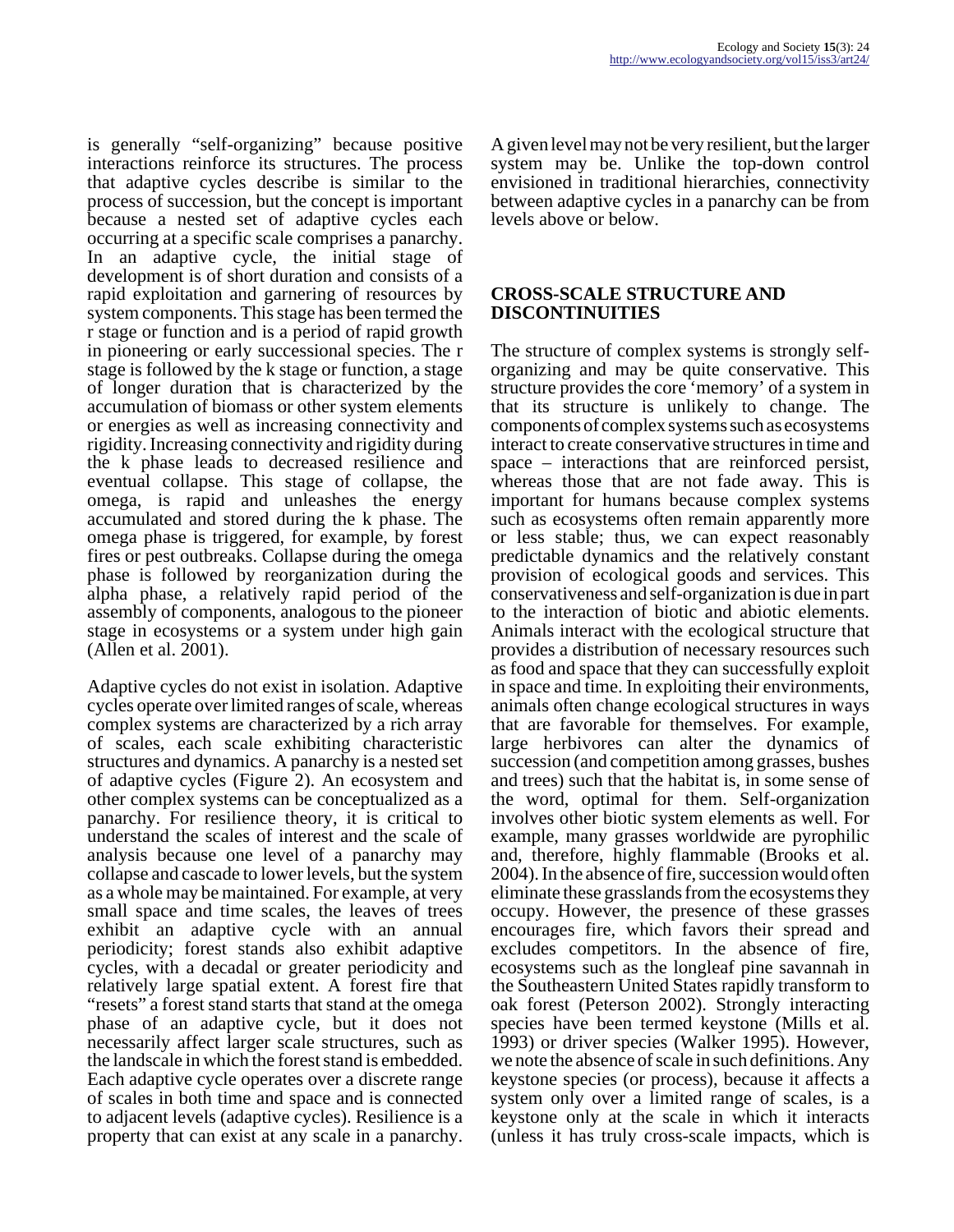**Fig. 1**. The adaptive cycle. A representation of the four ecosystem functions (r, k, omega, alpha) and the flow of events among them. The arrows show the speed of the cycle where short, closely spaced arrows indicate a slowly changing state and long arrows indicate a rapidly changing state. The cycle reflects changes in two properties: (1) Y axis—the potential that is inherent in the accumulated resources of biomass and nutrients; (2) X axis—the degree of connectedness among controlling variables. Low connectedness is associated with diffuse elements loosely connected to each other whose behavior is dominated by outward relations and affected by outside variability. High connectedness is associated with aggregated elements whose behavior is dominated by inward relations among elements of the aggregates, relations that control or mediate the influence of external variability. The exit from the cycle indicated at the left of the Figure suggests where the potential can leak away or where a change of state into a less productive and organized system is likely. From Panarchy: Understanding Transformations in Human and Natural Systems L.H. Gunderson and C.S. Holling, eds. Copyright © 2001 by Island Press.



unlikely given current definitions of keystone species). Because ecosystems are characterized by a rich array of scales, there may be a rich array of keystone species present, and dominant interactions at each scale are crucial. Furthermore, a keystone or driver species often has a transient role; as system or community dynamics change, the identity of key species changes (Walker 1995, Walker et al. 1999). Self-organization is important not only for the provision of goods and services to humans but because it means that understanding ecosystems and other complex systems is at least somewhat tractable. Ecosystem structures and functions, though dynamic through time, are largely constant and educible at human time scales. The exception, of course, is when the resilience of systems is exceeded and rapid transformations occur.

Because adaptive cycles and self-organization occur at discrete scales within a system, ecosystems and other systems are characterized by

discontinuity (Garmestani et al. 2009). Discontinuities are rooted in the separation between levels of a panarchy. Different adaptive cycles and different structuring processes are separated from one another by gaps in the domains of scale that they occupy, often an order of magnitude or more (Holling and Gunderson 2002). This separation has several important effects. First, as stated above, it means that variables within systems are distributed discontinuously. Second, it indicates that selforganizing interactions and processes, such as community-level interactions for animals (including interactions such as competition), are compartmentalized by scale. Therefore, similarly sized animals are more likely to strongly interact than animals of grossly different sizes, although exceptions occur (for example, with predation). The compartmentalization of systems along an axis of scale provides rich opportunities for experimentation within levels, and this leads to the development of high levels of diversity within systems (O'Neill et al. 1986). This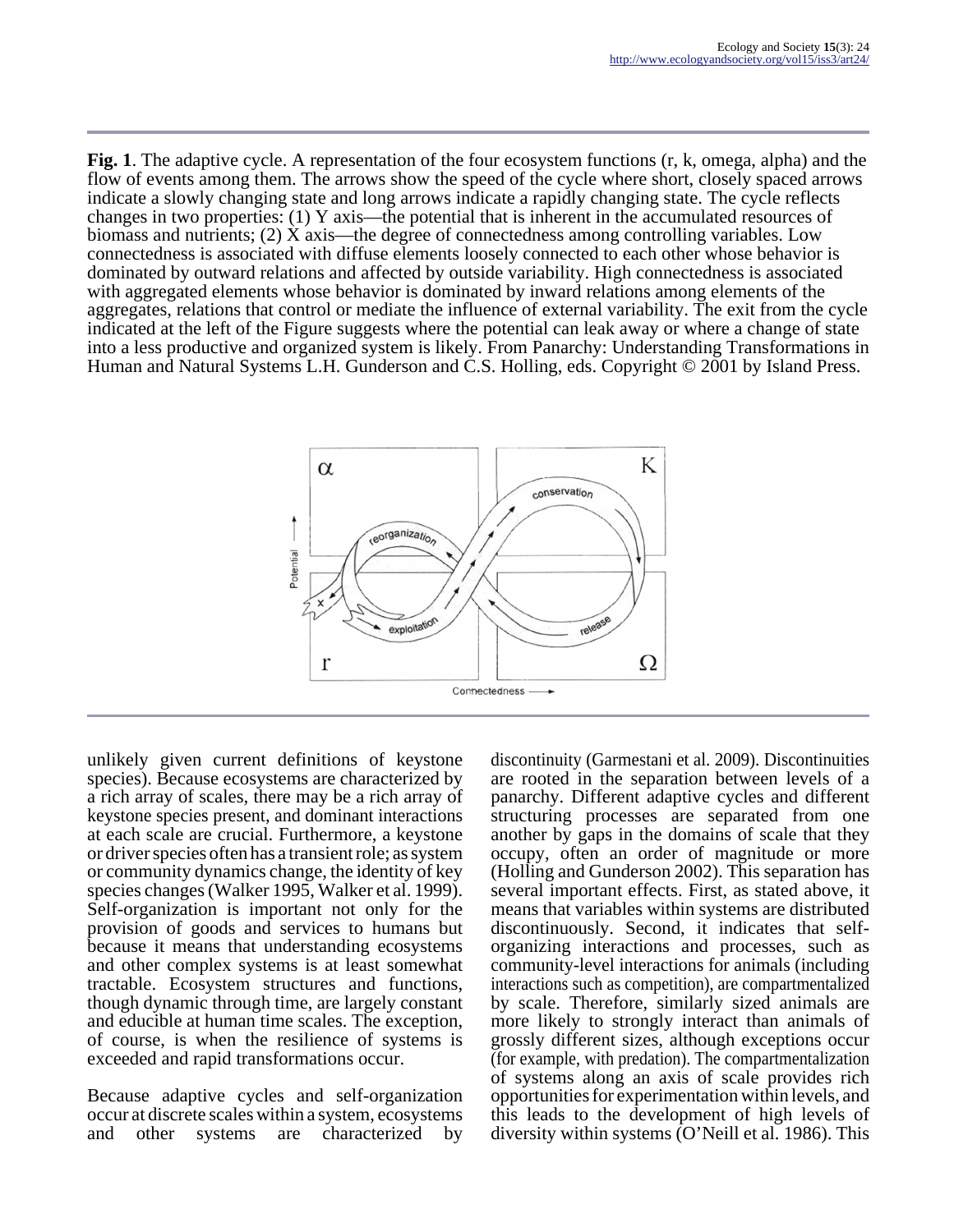**Fig. 2**. Figure 2. A panarchy. Three selected levels of a panarchy are illustrated, to emphasize the two connections that are critical in creating and sustaining adaptive capability. One is the "revolt" connection, which can cause a critical change in one cycle to cascade up to a vulnerable stage in a larger and slower one. The other is the "remember" connection, which facilitates renewal by drawing on the potential that has been accumulated and stored in a larger, slower cycle. The number of levels in a panarchy varies, is usually rather small, and corresponds to levels of scale present in a system. Excerpted from Panarchy: Understanding Transformations in Human and Natural Systems L. H. Gunderson and C. S. Holling, eds. Copyright © 2001 by Island Press.



results in a distributional pattern of function in which diversity is high within scales and is repeated (i.e., the function contained within is redundant) at different scales, a pattern that adds to the resilience of ecosystems (Peterson et al. 1998) and other complex systems (Garmestani et al. 2006). The presence of discrete scales of pattern and process in complex systems creates discontinuities, or scale breaks, between ranges of scales. Theory and recent empirical analysis suggest that these scale breaks generate novelty and innovation as a result of the variable dynamics at these transitions.

# **VARIABILITY AT SCALE BREAKS**

The body mass of vertebrates is strongly allometric with many ecological attributes of species; therefore, it is a useful proxy for the scale at which an animal interacts with its environment. Body mass distributions of vertebrates from ecosystems are discontinuous and consist of body mass aggregations of species with similar body mass

separated by gaps (discontinuities; Allen and Holling 2008). The body mass aggregations are thought to correspond with the scales of structure available in a system, and the gaps represent transitions (scale breaks) between the available ranges of scales. Discontinuities, or gaps, in variables in complex systems have been described as scale breaks where highly variable and unpredictable behavior is expected (O'Neill et al. 1989, Allen et al. 1999). Examples of high variability at scale breaks in ecosystems include the success of invasive non-indigenous species, the failure or extinction of native species and an association with migratory and nomadic species.

The association of invasive species with scale breaks has been documented in a variety of ecosystems and for both birds and mammals (Allen et al. 1999, Allen 2006). The association has been most thoroughly investigated for the Everglades ecosystem of Florida, where invasive species tend to occur at the edge of body mass aggregations. That association is significant because it links an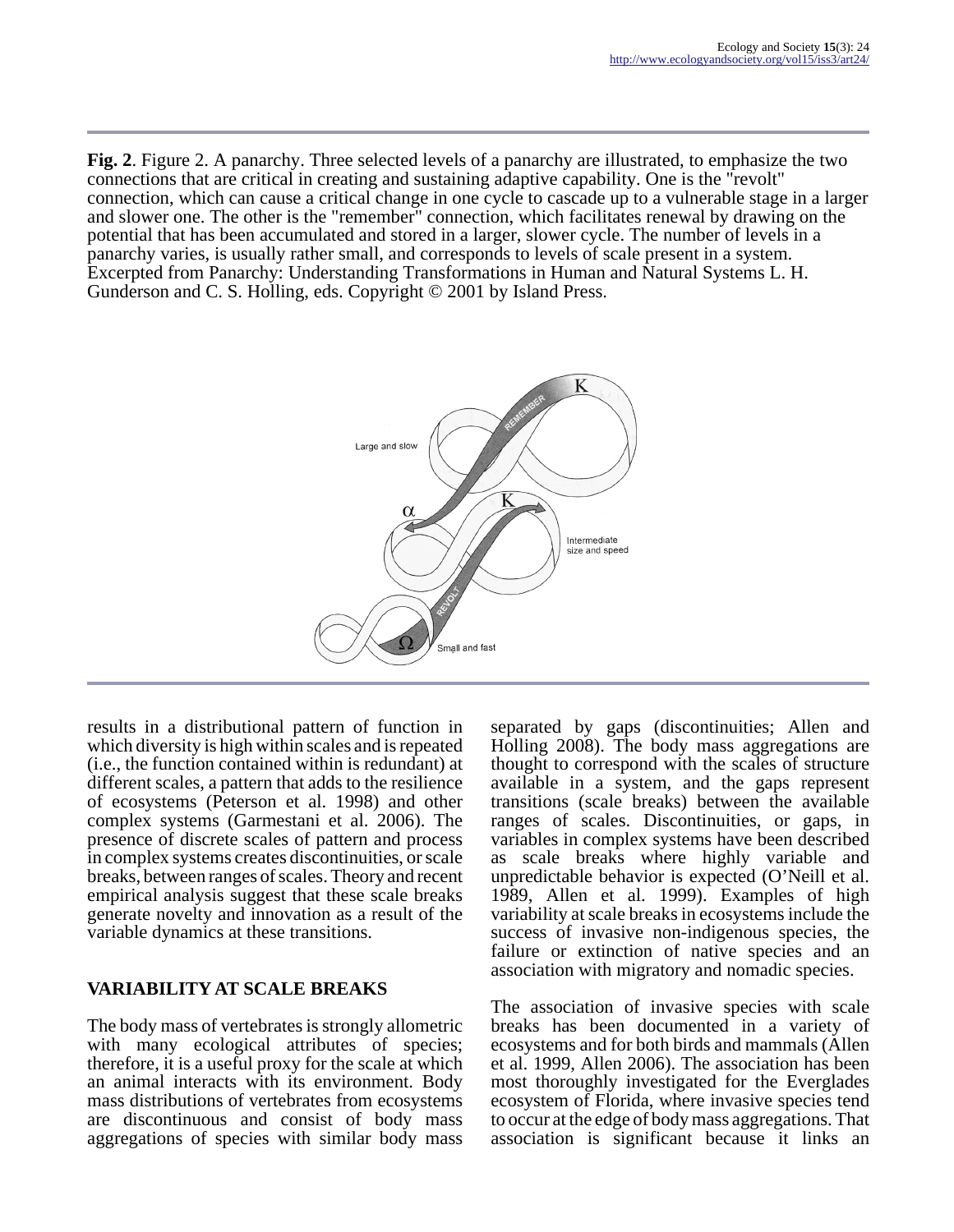independent biological attribute, invasiveness, with a particular location on a body mass axis, at the edge of discontinuities. It is strengthened by the finding that declining species are also associated with scale breaks. The significance of the association is further strengthened because the analysis of successfully versus unsuccessfully introduced avian species in the Everglades demonstrates that introduction success is best predicted by distance from the edge of a discontinuity and not by intrinsic traits of species or communities. Introduced species whose body mass places them close to the edge of a body mass aggregation are more likely to become established than an introduced species whose body mass places it toward the center of an aggregation (Allen 2006). Other potential predictors of introduction success based on intrinsic or community-level hypotheses of success fail in that continental data set. It should be noted that despite a flurry of books and articles focusing on invasive species over the last 15 years, invasion biology is a discipline that is in its infancy, largely because the ability to experiment is lacking and because inference is largely based on positive cases (successful introductions or invasions). There is limited information on what species were unsuccessful in becoming established, although there are exceptions (Allen and Starr 1988). One of those exceptions is the south Florida avifauna, where we, with some surety, know the pool of unsuccessfully introduced species. The Everglades provides an additional clue to the link between ecological structure and novelty. Declining species comprise approximately 25% of the fauna in three vertebrate taxa (mammals, birds and herpetofauna; Forys and Allen 1999), and non-indigenous species comprise a further 25%. Forys and Allen (2002) examined historic (no non-indigenous species), current (non-indigenous and declining species included) and hypothetical future (non-indigenous species included, declining species eliminated) body mass and functional patterns for mammals, birds and herpetofauna of the Everglades. They found that neither the distribution of function nor overall body mass pattern was substantially changed by the large species turnover in their time series. Body mass pattern was conserved, and the large species turnover was primarily limited to areas of discontinuity.

Species invasions and extinctions represent turnover in animal community composition, but there is other documented variability at scale breaks in animal communities. Migration and nomadism

represent unpredictable or annual turnover in community composition and are also novel and poorly understood behaviors, in an evolutionary sense. Both allow the exploitation of resources at a level that could not otherwise be achieved, at least not without some other novel approach to secure resources that vary so strongly in both time and space. In Mediterranean-climate Australia, near the city of Adelaide, the climate is highly variable, and the avifauna has among the highest, perhaps the highest, incidence of nomadism in the world. There, nomadism is best predicted by a combination of body mass, nectivory and proximity to discontinuity. Birds that are bigger, feed on nectar and have body masses that place them closest to discontinuities are most likely to be nomadic (Allen and Saunders 2002, 2006, but see Woinarski 2006). Similarly, migrant birds have body masses that tend to place them close to discontinuities in body mass distributions. Weeks and Allen (unpublished data) investigated the relationship between migrant species and body mass distributions for the migrant bird species that breed in South Carolina, USA, but that annually depart for the winter. They did the same for species that migrate to Costa Rica (La Selva) during the winter but that breed elsewhere. They found that in both South Carolina and Costa Rica, migrants tend to have body masses proximate to discontinuities. Interestingly, the South Carolina migrants that winter in Costa Rica, which have body masses close to scale breaks in the body mass distribution of South Carolina resident birds, are not close to scale breaks in the body mass distribution of Costa Rica birds. (South Carolina migrants are a small subset of the migrant species present in Costa Rica.) Analysis of migrant South African birds also suggests an association with discontinuities (Alai 2010). This suggests that their existence near discontinuities and their variable resources represent an unexploited, but risky, opportunity. It may be overly risky to exploit 'at the edge' on both the wintering and summering grounds.

## **NOVELTY AND INNOVATION**

Novelty and innovation are required for systems to remain dynamic and functioning. Without innovation and novelty, systems may become overconnected and dynamically locked, and the capital therein may be unavailable (Gunderson and Holling 2002). Novelty and innovation are required to keep existing complex systems resilient and to create new structures and dynamics following system crashes.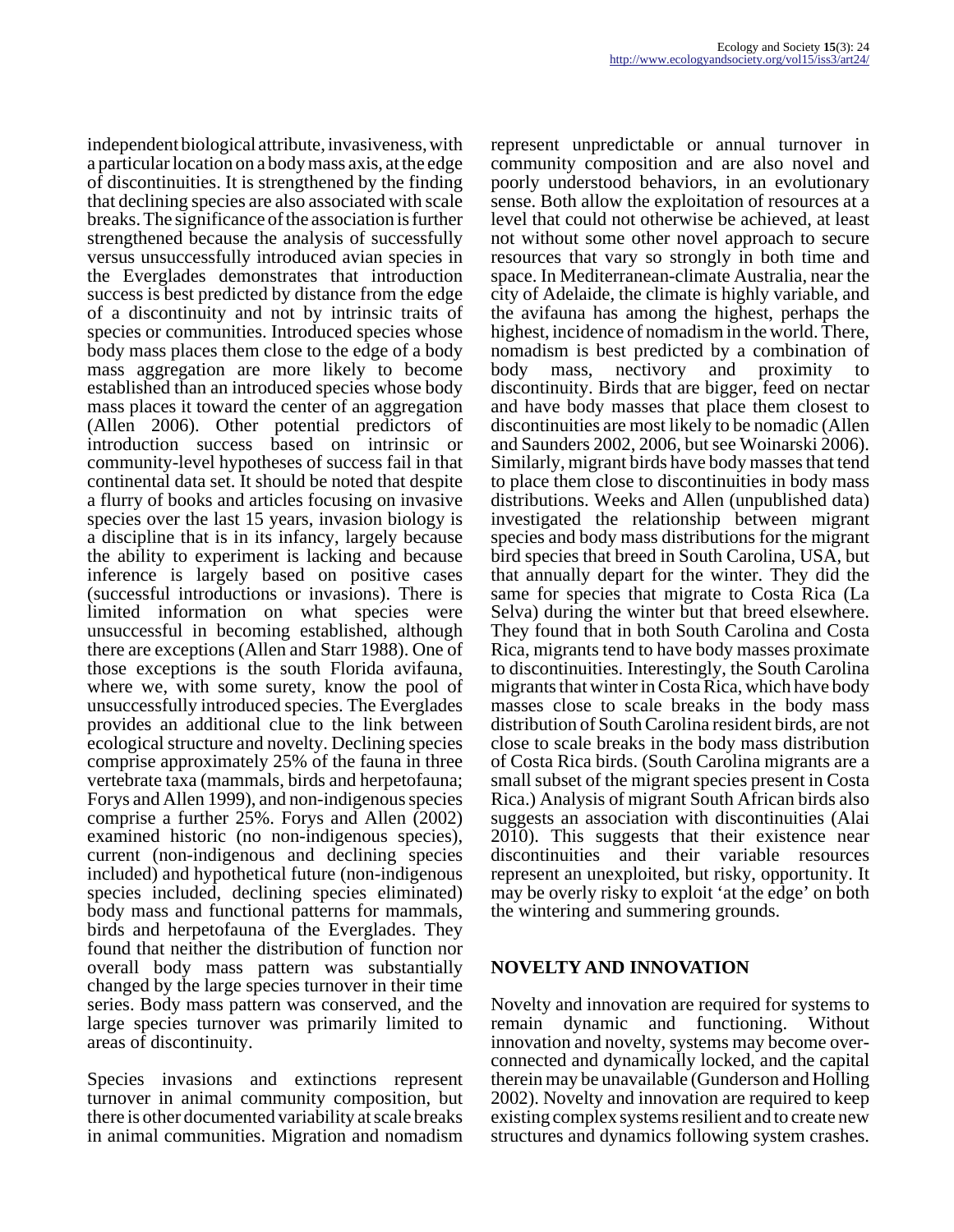This is true in all complex systems, and the importance of novelty is recognized as much (if not more) in the management and business world as it is in scientific fields.

Speaking of management hierarchies, Pierce and Delbecq (1977) described the organizational elements required for innovation. One of those elements is differentiation, which is necessary for the initiation of innovation. We find differentiation present in ecological systems in many forms, genotypically, phenotypically and functionally, and this is paralleled in social and social-ecological systems. Decentralization is another important element described by Pierce and Delbecq. It is a key component of complex systems and is related to Pierce and Delbecq's concept of stratification, which we interpret as levels within a hierarchy. Pierce and Delbecq (1977) also discuss contextual attributes of innovation, specifically environmental uncertainty, larger size and age. Larger hierarchies have more opportunities for innovation, and older hierarchies are less open to innovation. Clearly, novelty is important for the maintenance and health of a wide variety of systems—ecological, social, cultural, and combinations thereof. Novelty and innovation are needed to maintain not only maintenance functions, but also the adaptive capacity of systems and to allow complex systems the latitude to 'explore' alternative structures and dynamics, that is, to evolve. Below, we describe the generation of novelty as related to the structure of discontinuous, panarchically organized complex adaptive systems.

## **TYPES OF NOVELTY**

The generation of novelty and innovation is a characteristic of dynamic complex systems. It is generated at all levels. For example, in biological systems, it is generated at the genetic level through random processes of mutation, at the species level through the selective processes of evolution, at the community level as a result of assortment and changes in the species pool, and at the ecosystem level as a result of changes in key driving processes and self-organizing (reinforcing) interactions.

There are fundamental similarities around which the concept of novelty can be organized. We organize novelty into three types: background, incremental and punctuated. These are discussed below. All three types of novelty generation can be

either locally or globally novel. Locally novel additions are novel to that particular system. For example, the addition of an invasive species to an ecosystem adds novelty to that system, but the invasive species was in existence prior to its invasion of a new ecosystem. On the other hand, globally novel additions did not previously exist and are new not only to the particular system within which they are generated or added but are also new to the globe. Speciation within a system represents the addition of global novelty.

# **Background**

Novelty is generated as a result of the normal dynamics of complex systems. In terms of a panarchy with a discontinuous structure, novelty is generated at the edge of scale breaks (at the transitions between domains of scale) as a result of the highly variable distribution and occurrence of resources in space and time, which in turn is reflected in the high variability in biotic components of the system (e.g., Allen et al. 1999, Skillen and Maurer 2008). This generation of novelty creates options for systems, is critical in maintaining adaptive capacity, and serves as a reservoir of potential functions that may be required following transformations or as normal system dynamics evolve. In the thermodynamics and gain literature, this has been termed internal complexification because it builds upon extant structures (Tainter 1990, Tainter et al. 2003). Such novelty is at the heart of resilience.

## **Incremental**

Self-organizing processes among the biotic and abiotic elements of complex systems, such as ecosystems, add complexity over time. Some of that complexity is added during the r and k stages of an adaptive cycle in the form of new connections, new functions and new arrangements of elements. However, new levels (new adaptive cycles) can also be added during r stages. The addition of new layers to a hierarchy adds new scales of opportunity for elements of complex systems such as species or firms. In a thermodynamic sense, the emergence of a new layer of structure in a hierarchy results from self-organization with a steep thermodynamic gradient, termed external complexification because it results partially from an external gradient (Tainter et al. 2003). The addition of new levels of adaptive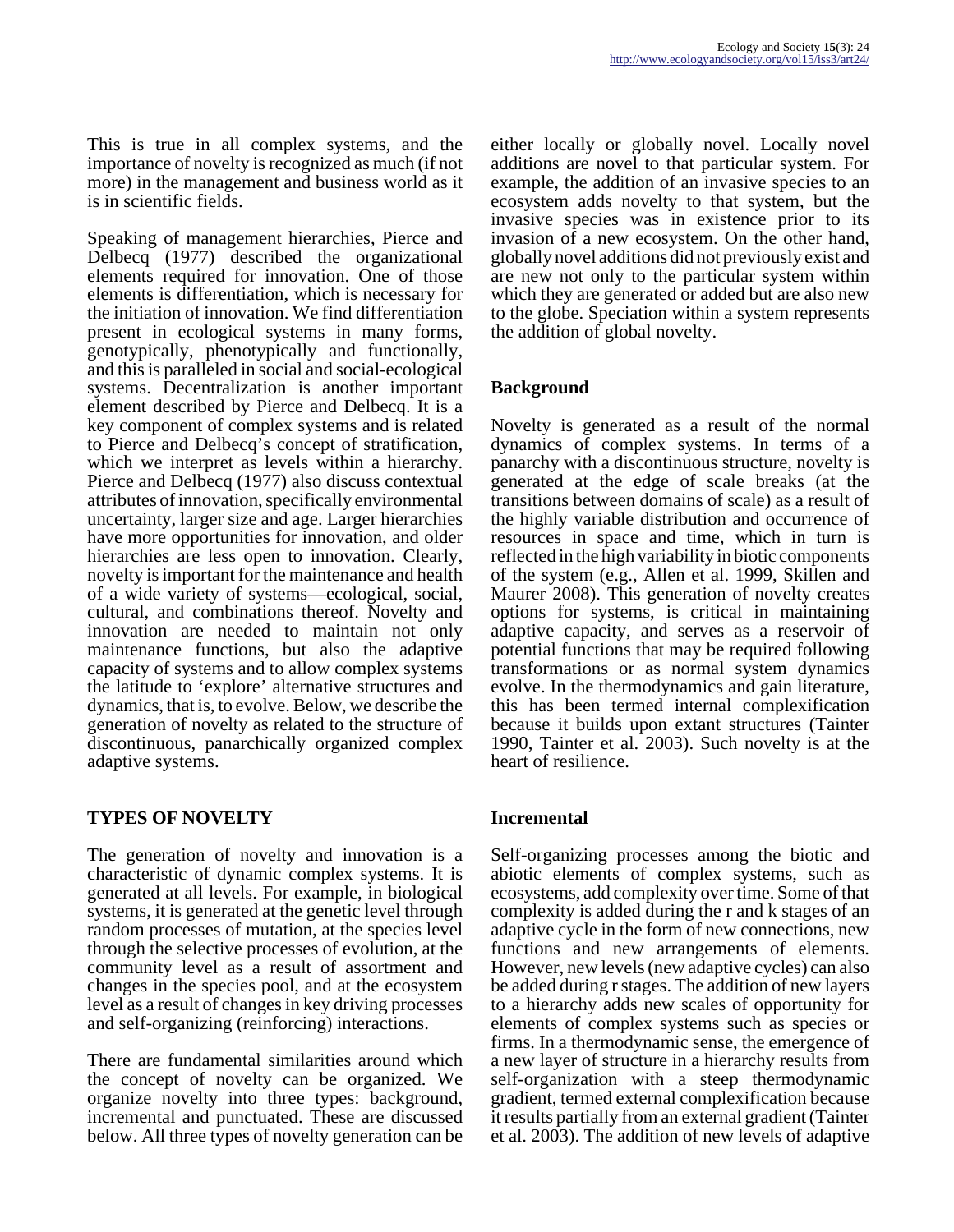cycles may make a complex system more resilient and thus less prone to cross-scale collapse (i.e., the collapse of all levels of a panarchy at once, including the top level, termed a regime shift or a flip to an alternative state)(Allen et al. 2005).

# **Punctuated**

When the resilience of a complex system is exceeded, a system may collapse, and all levels of a panarchy may experience the omega phase simultaneously (Gunderson and Holling 2002). Novelty may be added to or introduced to a system during reorganization. Here the novelty added (for example, new animals to a community or ecosystem) may be local or global. While this type of transformation and novelty generation is not likely to spawn globally novel elements, it does provide opportunities for globally novel arrangements of elements. The addition of novelty in a punctuated manner may also occur within adaptive cycles. when individual cycles enter the omega – alpha phases, and this may also build overall resilience over time and in response to changing conditions.

#### **NOVELTY AND RESILIENCE AND ADAPTIVE CAPACITY**

Adding levels to a panarchy (or other incremental novelty), the generation of novelty at scale breaks (background), and punctuated novelty may all build resilience in systems. The novelty generated at scale breaks, and as importantly, the potential for the generation of novelty at scale breaks, builds adaptive capacity in complex systems. Jain and Krishna (2002) documented how dormant innovations in complex graph networks can takeover system dynamics at times when other dominant elements become weak (i.e., when the resilience of the system is diminished). Having a constant source of innovation and novelty is clearly important for systems, both following transformations and during their normal dynamics, if a system is not to become over-connected and over-capitalized. Without a continual source of novelty, complex systems such as ecosystems cannot be adaptive or dynamic. Scale breaks are a key source for such innovation. It should be noted, however, that innovation and novelty may be destructive forces as well. Invasive species, for example, can alter basic process and structure in ecosystems and be a source of collapse and transformation. Thus,

innovation and novelty may be a double-edged sword in some circumstances. In ecosystems, for example, in addition to being a cause of major extinctions, 'innovation' is also the prime source of recovery (Jain and Krishna 2002).

#### **THE GENERATION OF NOVELTY AT SCALE BREAKS**

The novelty generated at scale breaks, those regions between adaptive cycles in a panarchy, is critical for complex systems. Furthermore, these regions may represent 'novelty pumps,' regions of the actual and potential production of innovation and novelty. As discussed above, highly variable phenomena are associated with discontinuities in animal body mass distributions. Body mass distributions reflect the scales of available structures in an ecosystem, which in turn reflect the panarchical structure of the system (Figure 3). Thus, discontinuities in body mass patterns reflect the location of scale breaks in ecological structure. A similar structure is also present in other complex systems, such as regional urban systems (Garmestani et al. 2005) and regional economic systems (Garmestani et al. 2006).

Phenomena such as invasion, extinction, nomadism, and migration in animal communities reflect high variability, but also represent the creation or insertion of novelty. Invasive species have subtly or grossly different ways of interacting with their new environments, as compared to native species, and their addition may reflect a system in transition (Allen et al. 1999). Their addition may not alter, but rather reinforce existing ecological organization (Forys and Allen 2002) and thus build resilience, or they may be destructive and transformative forces.

We assert that the generation of novelty at scale breaks results from a high variability in resources (Figure 4; O'Neill et al. 1989, Allen et al. 1999). While high variation in resource abundance and location in space and time is a hardship for some species (see, for example, the propensity of declining species to have body masses proximate to discontinuities (Allen et al. 1999, Skillen and Maurer 2008)), it is an opportunity for other species that successfully invade and exploit these locations/ resource or that develop novel and innovative behaviors (Figure 5). However, a strategy that focuses on resources that are highly predictable, especially when the structure of a system is dynamic and when the location of scale breaks may shift over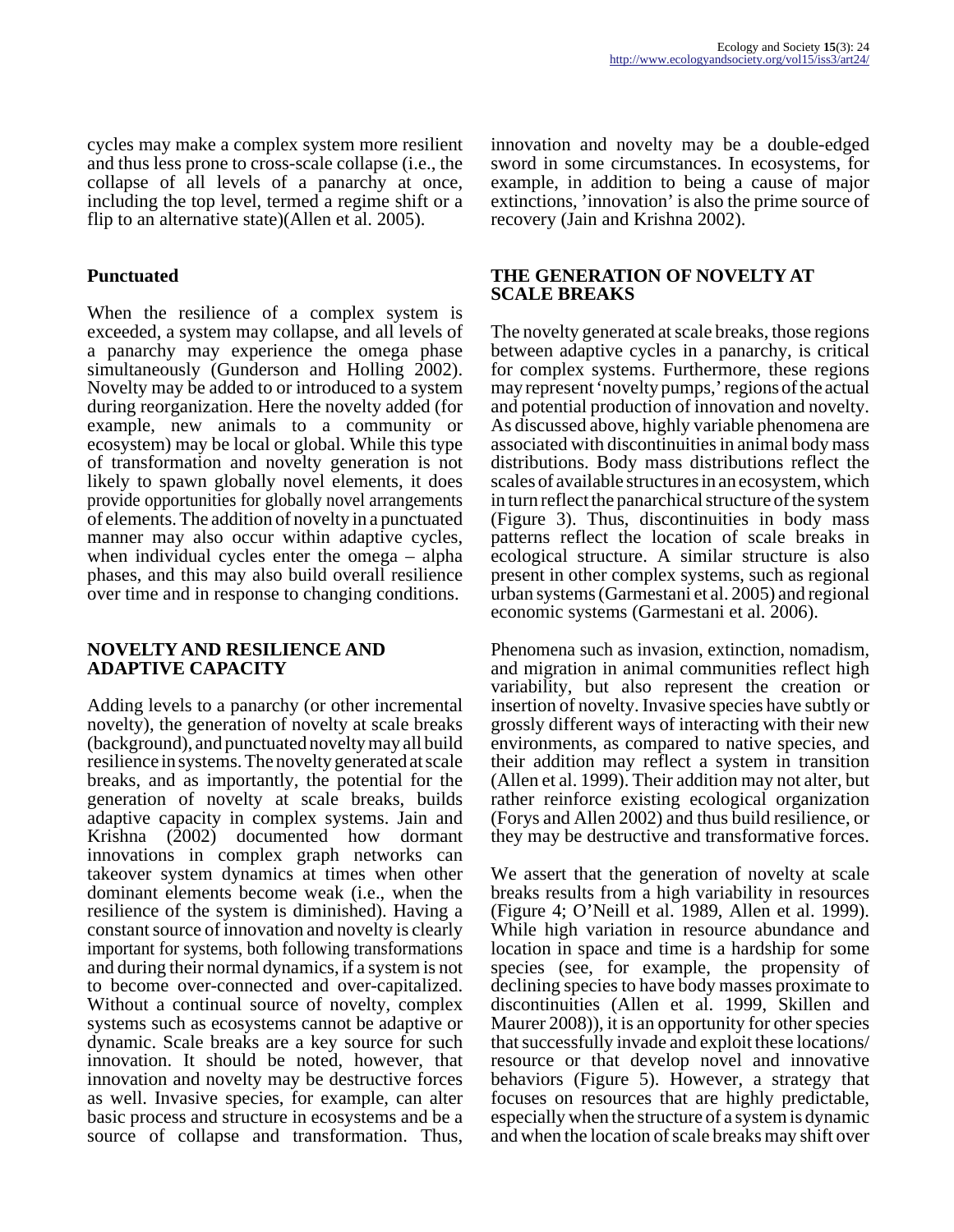**Fig. 3**. Discontinuous body mass distributions (black circles on x-axis representing animal body masses along a body mass axis) reflect the levels of scale (grey circlular regions, representing space-time domains of structures) available in a given system, which in turn reflect the underlying panarchy. The x axis represents both spatial scale of processes and a body mass axis for species inhabiting the system.



time, is likely not an optimal long-term strategy. However, it is the best strategy when the stable resources far from a discontinuity are effectively sequestered by others and niches are saturated.

Mutations and other novelty that occur as background have little chance of success in the center of an aggregation, far from discontinuities and scale breaks. At the center of an aggregation, resources are stable and thoroughly exploited and competition is intense. However, at discontinuities, the high fluctuation in resources is more likely to lead to the success of random mutations. Over time, species or strategies successful at the edge may migrate into the center of an aggregation, where resources are more stable and secure (Figure 6). This is analogous to the Taxon Cycle in biogeography (Wilson 1961). Many of the major innovations in the history of life, such as the spread of novel metabolic activities in the first billion years of Earth's history, the spread of photosynthesis, the development of multi-cellular organisms, and the spread of life to terrestrial ecosystems, all share basic similarities. In each case, innovation was constructed through an evolutionary triad of challenge, potential and opportunity. Each of these conditions is met within a panarchy, specifically at the discontinuities that define regions between levels (scale breaks).

Evolutionary innovation is the acquisition of novel morphologies and/or behaviors that open new niches, providing new ways to successfully exploit the environment. In ecosystems, an extreme case of the generation of novelty is represented by speciation. Scale breaks may offer the opportunity for parapatric or sympatric speciation. However, the isolation is not due to linear distance per se, as in parapatric speciation (Knapp and Mallet 2003), any more than it is geographic barriers. Rather, it is isolation driven by the interaction with the environment at different ranges of scale. This may strike some as unlikely. However, consider an extreme mammal example: least shrews (*Cryptotis parva*) and moose (*Alces alces*) in a boreal ecosystem. Clearly, these animals are sympatric, yet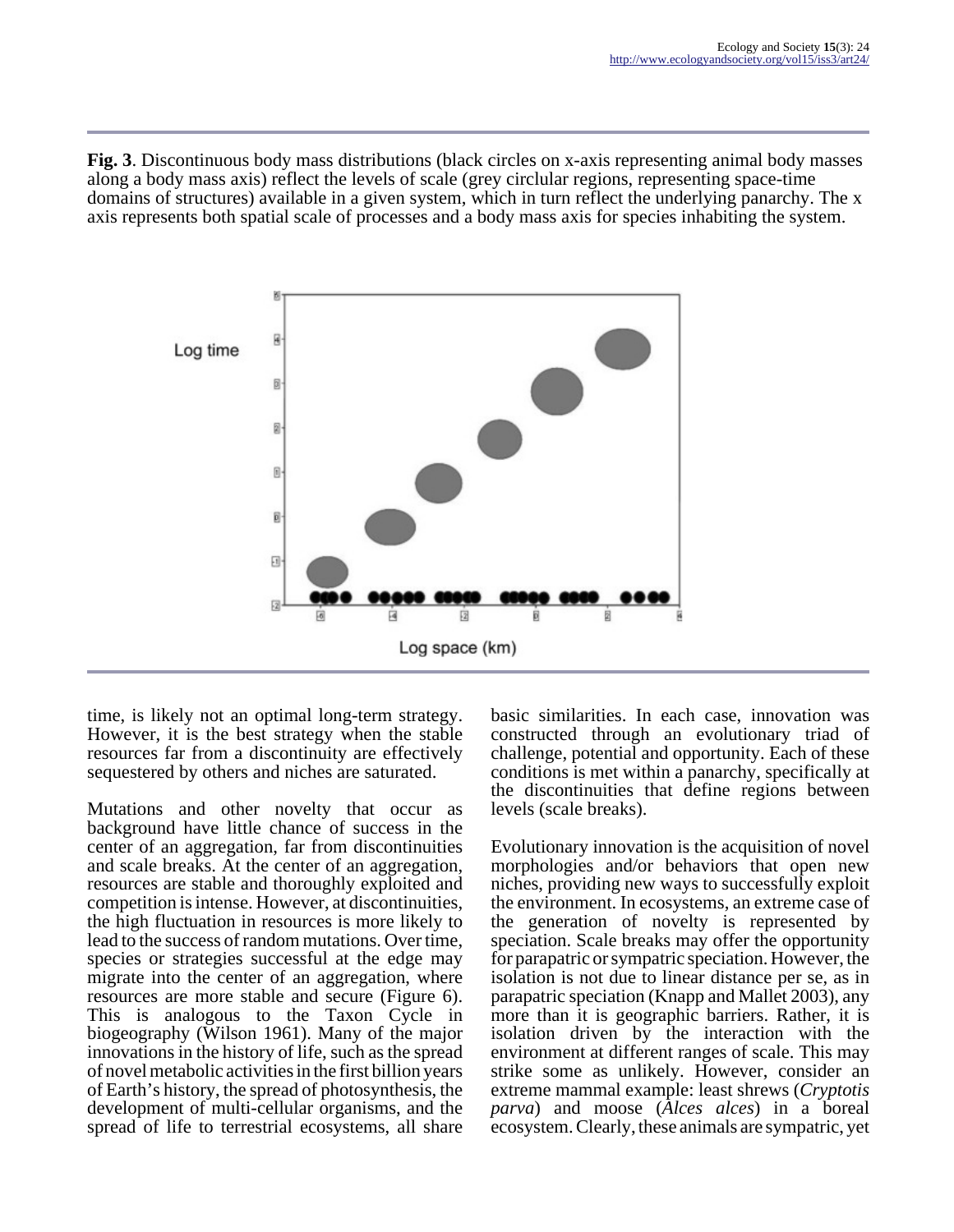**Fig. 4**. The relationship between discontinuities, variability and stability. Body size distributions of animals are characterized by aggregations and discontinuities (upper graphic, circles representing species). Aggregations reflect domains of scale and discontinuities reflect scale breaks. Within domains of scale, resource variation is low (lower graphic, dotted line), and at scale breaks resource variation is high. Stability (solid line) is inversely related to variability and is high within scales and low at scale breaks.



they have little (if any) interaction. The life span of a least shrew is less than two years, and that of a moose is more than twenty. The resources and structure that a shrew interacts with during the process of its life are, we believe, viewed as noise to the moose. Similarly, the structures and processes that a moose interacts with are slow relative to the life span and step size of a shrew and, therefore, they are simply background to the shrew. Sympatric speciation would not lead to such extreme size divergence quickly. However, scaledependent isolation would likely lead to increasing size divergence between closely related species. Life at discontinuities means constant adaptation to fluctuating resources. The high variability inherent at scale breaks, and more stable opportunities for resource acquisition at higher or lower scales, provides ample opportunity for differentiation of lineages within a species (by habitat, by scale, by resource, or by a combination thereof). Because species at discontinuities are at the edge of an available range of scale, it is perhaps possible for these species to shift between scales (Allen and Saunders 2002). This provides an opportunity for sympatric speciation based on scale. Furthermore, the biological variability witnessed at the

population and community level at scale breaks hints of potential individual phenotypic and genotypic variability.

Despite a substantial volume of papers on speciation from field, laboratory and theoretical perspectives, the process leading to the creation of new species remains poorly understood (Sepkoski 1998). While sympatric speciation is (may be) controversial for some (Via 2001), habitat choice has been shown to produce assortative mating and sympatric speciation under disruptive selection (Rice 1984, Kondrashov and Mina 1986, Rice and Salt 1990), including selection on traits associated with competition or predation (Schluter 1996, Via 2001). Sympatric speciation can arise from reproductive isolation associated with adaptation to alternative resources or habitats (Turelli et al. 2001). Scale segregation may produce ecological speciation by isolating two populations based on their scale of habitat use; this may be sympatric or parapatric. The rebound of species diversity (increased speciation rates) following mass extinctions (Seposki 1998) suggests that incipient species are always present but the 'success' of species is greater following such events. Thus, a novelty pump, as it were, may be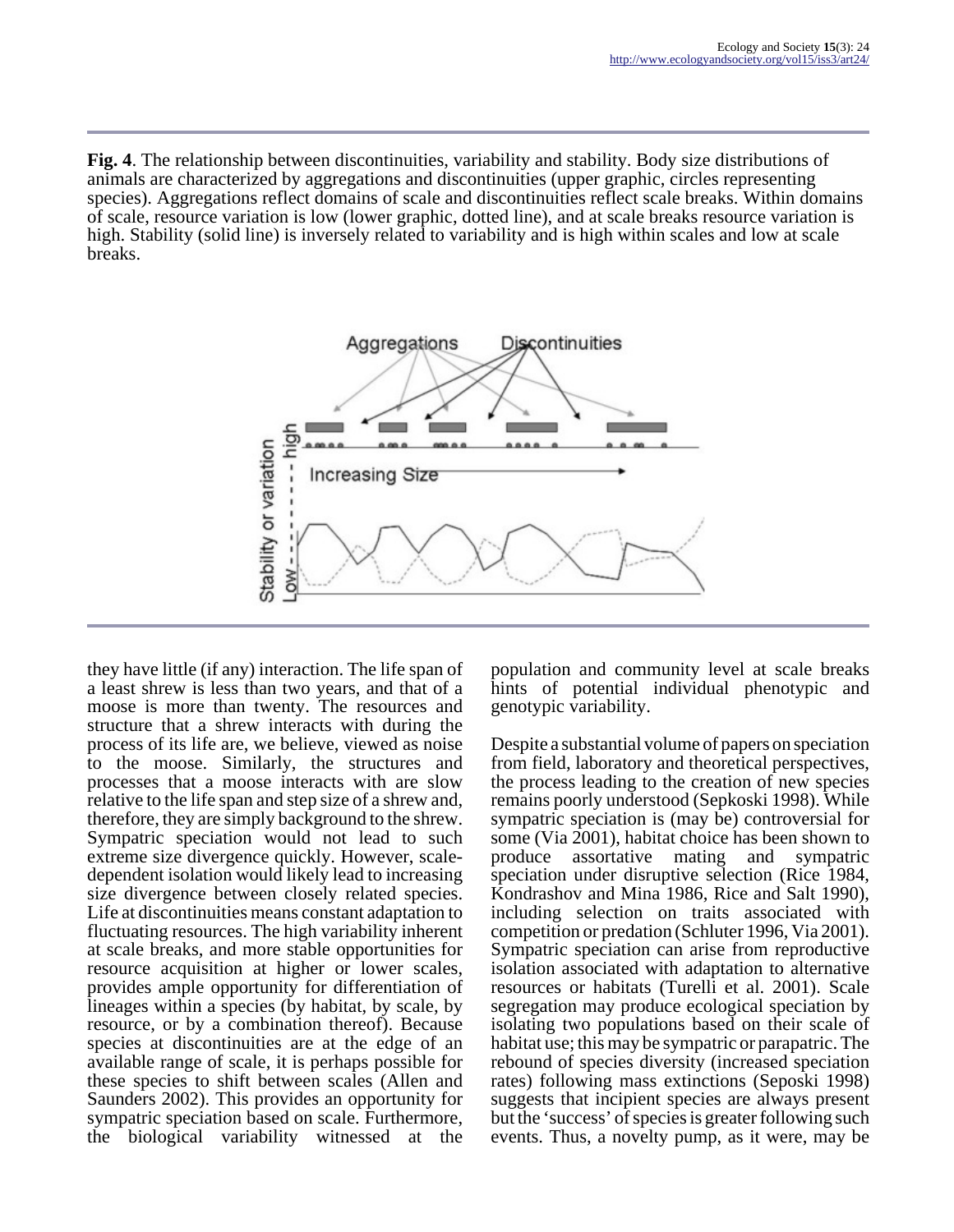

**Fig. 5**. Novelty and innovation mirror discontinuities and resource variability in complex systems, and are high at the edge of discontinuities.

extremely important in providing a source following such events. Niche construction (lineages modifying their environments to construct their own ecological role and consequently construct niches for other species) seems to be especially important following mass extinctions. Why? Panarchy theory provides a possible explanation. We cannot consider species as passive elements within an ecosystem or landscape, but rather as critical engineers of their environment. Species interact in an often reinforcing manner with abiotic structure and process, traveling upon a shared trajectory, where a change by either the biotic or by the abiotic elements is equally important. Thus, mass extinctions either cause or reflect systems that have been transformed. The large loss of species means a disruption in self-organizing processes that are responsible for structure in complex systems. The loss of elements responsible for self-organizing processes with abiotic elements leads to the generation of new inter-relationships, new selforganizing processes, and thus keystone (or nichebuilding) species.

# **APPLICATIONS**

At the molecular, community, ecosystem, and other levels, novelty is constantly created and extinguished. Scale breaks provide a robust pump for the generation of novelty, and thus a key source of adaptive potential following transformation, and adaptation to changing conditions such as rapid climate change.

Global climate change results in rapid transformations in the organization of the complex systems that we inhabit, we create, and we rely upon. The novelty pump inherent in the structure of complex panarchies is necessary for adaptation to changing environments (for example, species undergoing long-range migration or nomadic movements may be better able to cope with global climate change).

Species in the center of aggregations may have 'built' niches that are stable. Given the conservative nature of the structure of body mass distributions (Havelcik and Carpenter 2001, Forys and Allen 2002) and the high degree of resilience in many systems, this is adaptive for most circumstances. It is analogous to the K phase of the adaptive cycle. However, when the resilience of a system is exceeded and it transforms during other transformative events at one or more scales, this strategy is apt to be 'brittle' and vulnerable to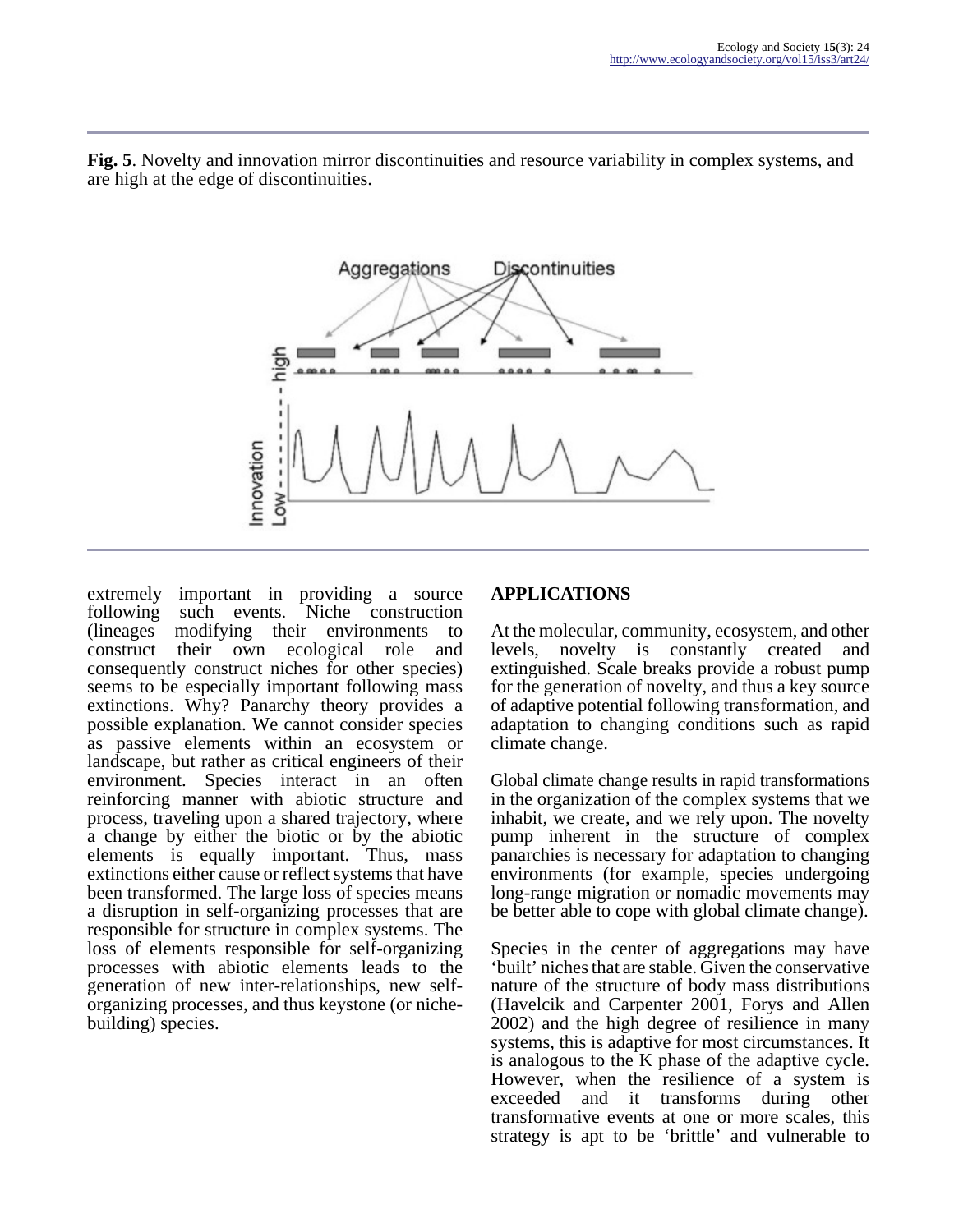**Fig. 6**. The novelty cycle in discontinuous panarchical systems is analogous to the taxon cycle described by Wilson (1961). Variability in resources (line above the x axis that represents the discontinuous body mass distribution of species) is highest at scale breaks, as in Figure 5. In time step one, novel behaviors or species (black) are added at scale breaks. As time progresses (time step two) the novel behaviors or species have 'migrated' towards the center of body mass aggregations where resources are less variable. By step three, this migration has completed. In time steps two and three new novelty is being introduced at the edges (grey). This diagram does not show the increased extinction rates also expected to be associated with scale breaks.



failure. On the other hand, the novel strategies generated at scale breaks are likely to become dominant during such systemic crises.

Continuously pumping out novel solutions to current or potential challenges ensures a maximization of energy/resource use within a system without reorganizing the system. It also allows the system to be dynamic both in its internal structure and connectivity and in its relationship with other systems. Most of the novel solutions created by mutation and other sources do not have a challenge to respond to, and thus are conceived of as failures. However, when challenges arise, it is critical to have a solution available. Thus, generation of novelty at scale breaks helps ensure that the evolutionary potential of both species and systems is maintained.

*Responses to this article can be read online at: [http://www](http://www.ecologyandsociety.org/vol15/iss3/art24/responses/).ecologyandsociety.org/vol15/iss3/art24/ responses/*

# **Acknowledgments:**

*The Nebraska Cooperative Fish and Wildlife Research Unit is jointly supported by a cooperative agreement between the United States Geological Survey, the Nebraska Game and Parks Commission, the University of Nebraska - Lincoln, the United States Fish and Wildlife Service and the Wildlife Management Institute. Support was provided to CRA by the James S. McDonnell Foundation 21st Century Research Award/Studying Complex Systems. An earlier version of this manuscript was improved by comments from T.F.H. Allen and two anonymous reviewers.*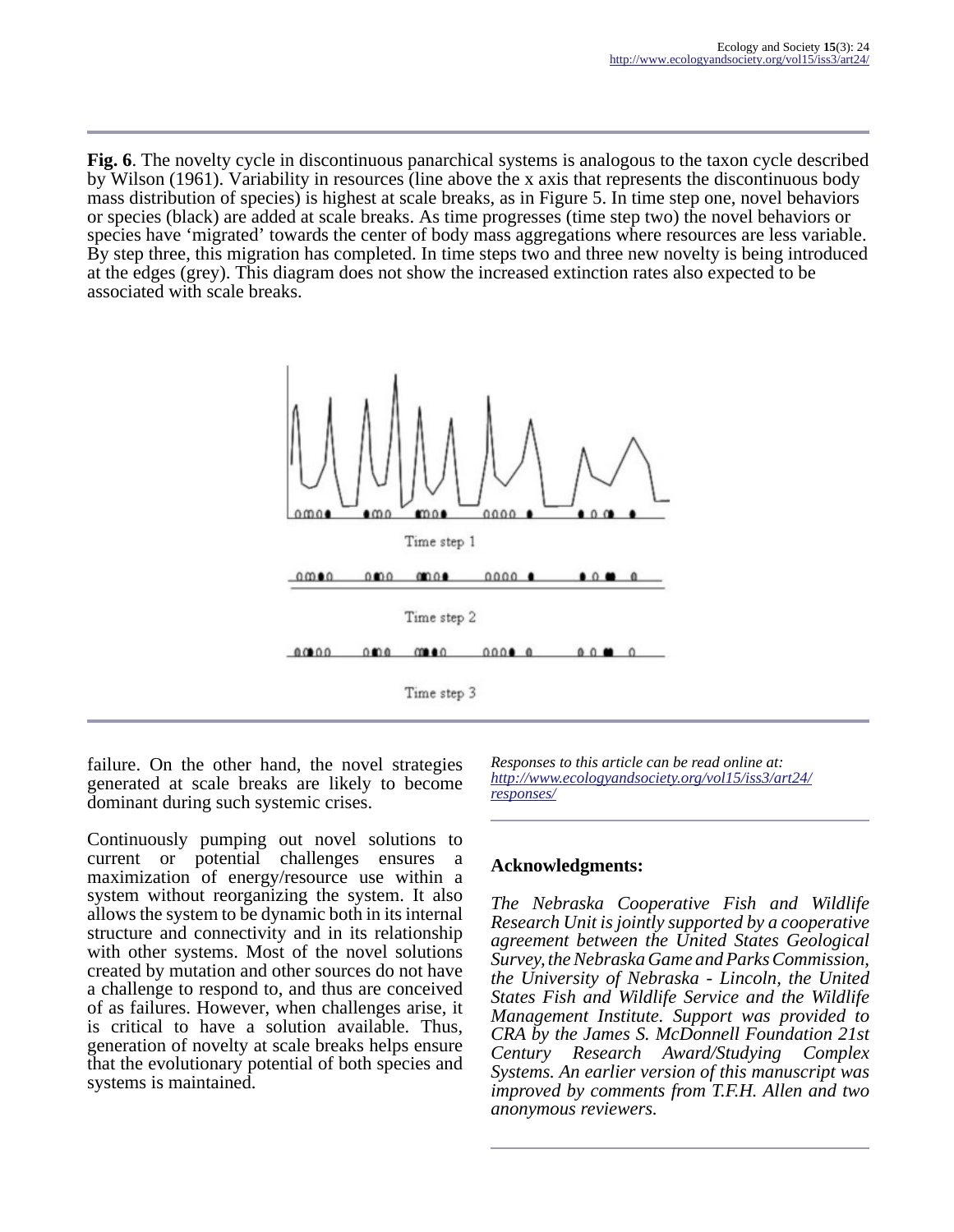# **LITERATURE CITED**

**Alai, A.** 2010. *The textural discontinuity hypothesis and its relation to nomadism, migration, decline, and competition*. Thesis, University of Nebraska, Lincoln, Nebraska, USA. *In press.*

**Allen, C. R.** 2006. Predictors of introduction success in the South Florida avifauna. *Biological Invasions* **8:**491-500.

**Allen, C. R., E. A. Forys, and C. S. Holling.** 1999. Body mass patterns predict invasions and extinctions in transforming landscapes. *Ecosystems* **2**:114-121.

**Allen, C. R., L. Gunderson, and A. R. Johnson.** 2005. The use of discontinuities and functional groups to assess relative resilience in complex systems. *Ecosystems* **8**:958-966.

**Allen, C. R. and C. S. Holling.** 2008. *Discontinuities in ecosystems and other complex systems.* University of Columbia Press, New York, New York, USA.

**Allen, C. R., and D. A. Saunders.** 2002. Variability between scales: predictors of nomadism in birds of an Australian Mediterranean-climate ecosystem. *Ecosystems* **5**:348-359.

**Allen, C. R., and D. A. Saunders.** 2006. Multimodel inference and the understanding of complexity, discontinuity and nomadism. *Ecosystems* **9**:694-699.

**Allen, T. F. H., and T. B. Starr.** 1988. *Hierarchy: perspectives for ecological complexity.* University of Chicago Press, Chicago, Illinois, USA.

**Allen, T. F. H., J. A. Tainter, J. C. Pires, and T. W. Hoekstra.** 2001. Dragnet ecology, "just the facts Ma'am: the privilege of science in a postmodern world. *BioScience* **51**:475-485.

**Brooks, M. L., C. M. D'Antonio, D. M. Richardson, J. B. Grace, J. E. Keeley, J. M. DiTomaso, R. J. Hobbs, M. Pellant, and D. Pyke.** 2004. Effects of invasive alien plants on fire regimes. *Bioscience* **54**:677-688.

**Fischer, J., D. B. Lindenmayer, S. P. Blomberg, R. Montague-Drake, A. Felton, and J. Stein.** 2007. Functional richness and relative resilience of bird communities in regions with different land use intensities. *Ecosystems* **10**:964-974.

**Forys, E. A., and C. R. Allen.** 1999. Biological invasions and deletions: community change in south Florida. *Biological Conservation* **87**:341-347.

**Forys, E. A., and C. R. Allen.** 2002. Functional group change within and across scales following invasions and extinctions in the Everglades ecosystem. *Ecosystems* **5**:339-347.

**Garmestani, A. S., C. R. Allen, and K. M. Bessey***.*  2005. Time series analysis of clusters in city size distributions. *Urban Studies* **42**:1507-1515.

**Garmestani, A. S., C. R. Allen, and L. Gunderson.** 2009. Panarchy: discontinuities reveal similarities in the dynamic system structure of ecological and social systems. *Ecology and Society* **14**(1): 15. [online] URL: [http://www.ecologyandso](http://www.ecologyandsociety.org/vol14/iss1/art15/) [ciety.org/vol14/iss1/art15/](http://www.ecologyandsociety.org/vol14/iss1/art15/).

**Garmestani, A. S., C. R. Allen, J. D. Mittelstaedt, C. A. Stow, and W. A. Ward.** 2006. Firm size diversity, functional richness and resilience. *Environment and Development Economics* **11**: 533-551.

**Gunderson, L., C. R. Allen, and C. S. Holling.** 2010. *Foundations of ecological resilience.* Island Press, New York, New York, USA.

**Gunderson, L., C. R. Allen, and D. Wardwell.** 2007. Temporal scaling in complex systems: resonant frequencies and biotic variability. Pages 78-89 *in* J. A. Bissonette, and I. Storch, editors. *Temporal dimensions in landscape ecology: wildlife responses to variable resources*. Springer, New York, New York, USA.

**Gunderson, L. H., and C. S. Holling.** 2002. *Panarchy: understanding transformations in human and natural systems.* Island Press, Washington, D.C., USA.

**Havlicek, T. D., and S. R. Carpenter.** 2001. Pelagic species size distributions in lakes: are they discontinuous? *Limnology and Oceanography* **46** :1021-1033.

**Holling, C. S.** 1992. Cross-scale morphology, geometry, and dynamics of ecosystems. *Ecological Monographs* **62**:447-502.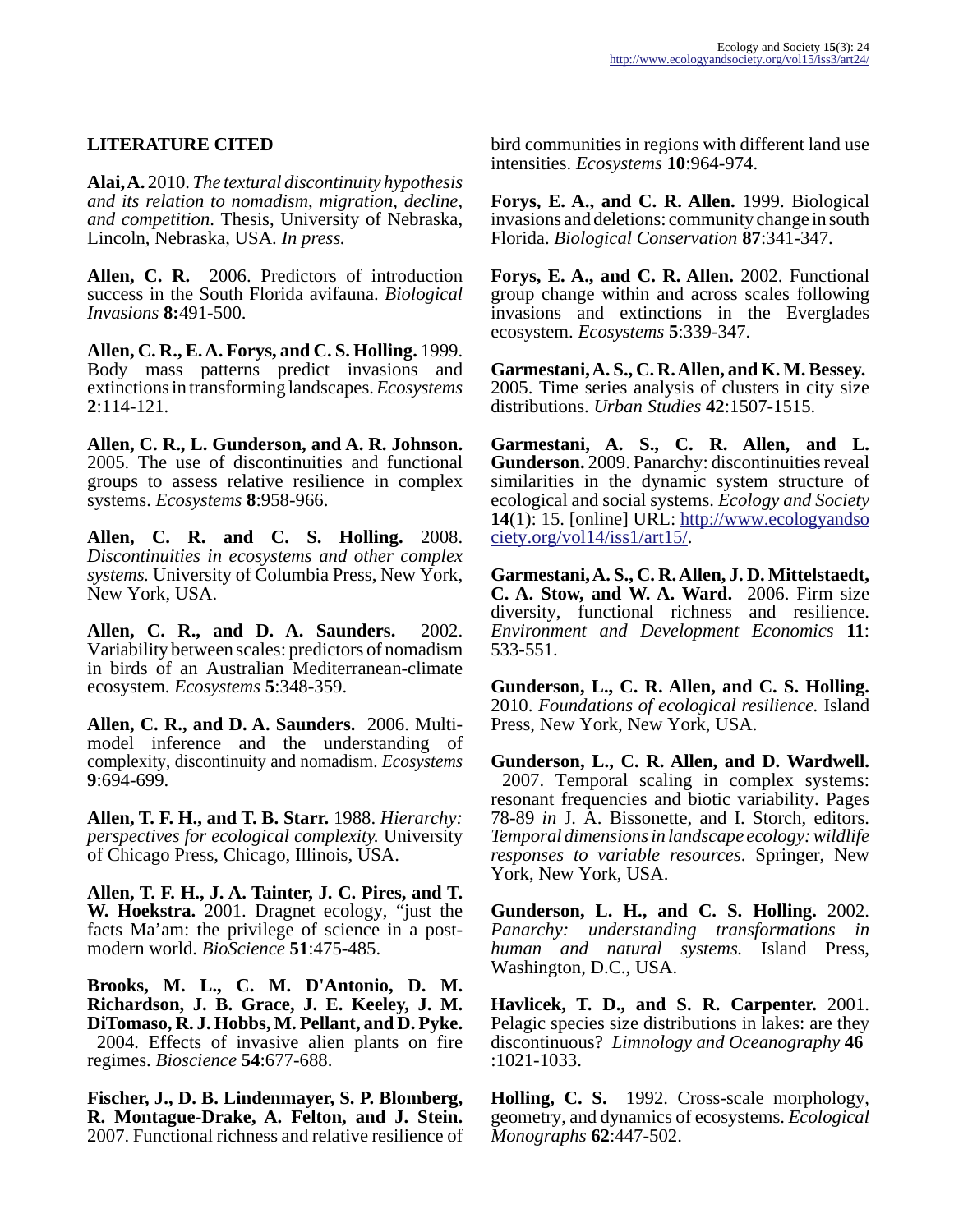**Holling, C. S., and L. H. Gunderson.** 2002. Resilience and adaptive cycles. Pages 25-62 *in* L. H. Gunderson, and C. S. Holling, editors. *Panarchy: understanding transformations in human and natural systems.* Island Press, Washington, D.C., USA.

**Jain, S., and S. Krishna.** 2002. Large extinctions in an evolutionary model: the role of innovation and keystone species. *Proceedings of the National Academy of Science* **99**:2055-2060

**Knapp, S., and J. Mallet.** 2003. Refuting refugia? *Science* **300**:71-72.

**Kondrashov, A. S., and M. V. Mia.** 1986. Sympatric speciation: when is it possible? *Biological Journal of the Linnean Society* **27**:201-223.

**Mills, L. S., M. E. Soulé, and D. F. Doak.** 1993. The keystone-species concept in ecology and conservation. *Bioscience* **43**:219-224.

**O'Neill, R. V., D. L. DeAngelis, J. B. Waide, and T. F. H. Allen.** 1986. *A hierarchical concept of ecosystems.* Monographs in Population Biology 23, Princeton University Press, New Jersey, USA.

**O'Neill, R. V., A. R. Johnson, and A. W. King.** 1989. A hierarchical framework for the analysis of scale. *Landscape Ecology* **3**:193-205.

**Peterson, G. D.** 2002. Estimating resilience across landscapes. *Conservation Ecology* **6**(1): 17. [online] URL:<http://www.consecol.org/vol6/iss1/art17/> .

**Peterson, G., C. R. Allen, and C. S. Holling.** 1998. Ecological resilience, biodiversity and scale. *Ecosystems* **1**:6-18.

**Pierce, J. L., and A. L. Delbecq.** 1977. Organizational structure, individual attitudes and innovation. *The Academy of Management Review* **2**:27-37.

**Rice, W. R.** 1984. Disruptive selection on habitat preference and the evolution of reproductive isolation: a simulation study. *Evolution* **38**:1251-1260.

**Rice, W. R., and G. Salt.** 1990. The evolution of reproductive isolation as a correlated character under sympatric conditions: experimental evidence. *Evolution* **44**:1140-1152.

**Schluter, D.** 1996. Ecological causes of adaptive radiation. *American Naturalist* **148**:S40-S64.

**Sepkiski, J. J., Jr.** 1998. Rates of speciation in the fossil record. *Philosophical Transactions of the Royal Society of London B* **353**:315-326.

**Skillen, J. J., and B. A. Maurer.** 2008. The ecological significance of discontinuities in body mass distributions. Pages 193 – 218 *in* Allen, C. R. and C. S. Holling, editors. *Discontinuities in ecosystems and other complex systems*. Columbia University Press, New York, New York, USA.

**Tainter, J. A.** 1990. *The collapse of complex societies*. Cambridge University Press, Cambridge, UK.

**Tainter, J. A., T. F. H. Allen, A. Little, and T. W. Hoekstra.** 2003. Resource transitions and energy gain: contexts of organization. *Conservation Ecology* **7**(3): 4. [online] URL: [http://www.consecol.](http://www.consecol.org/vol7/iss3/art4/) [org/vol7/iss3/art4/](http://www.consecol.org/vol7/iss3/art4/).

**Turelli, M., N. H. Barton, and J. A. Coyne.** 2001. Theory and speciation. *TRENDS in ecology and evolution* **16**:330-343.

**Via, S.** 2001. Sympatric speciation in animals: the ugly duckling grows up. *TRENDS in Ecology and Evolution* **16**:381-390.

**Walker, B.** 1995. Conserving biological diversity through ecosystem resilience. *Conservation Biology* **9**:747-752.

**Walker, B, A. Kinzig, and J. Langridge.** 1999. Plant attribute diversity, resilience, and ecosystem function: the nature and significance of dominant and minor species. *Ecosystems* **2**:95-113.

**Wardwell, D., and C. R. Allen.** 2009. Variability in population abundance is associated with thresholds between scaling regimes. *Ecology and Society* **14**(2): 42. [online] URL: [http://www.ecolog](http://www.ecologyandsociety.org/vol14/iss2/art42/) [yandsociety.org/vol14/iss2/art42/](http://www.ecologyandsociety.org/vol14/iss2/art42/).